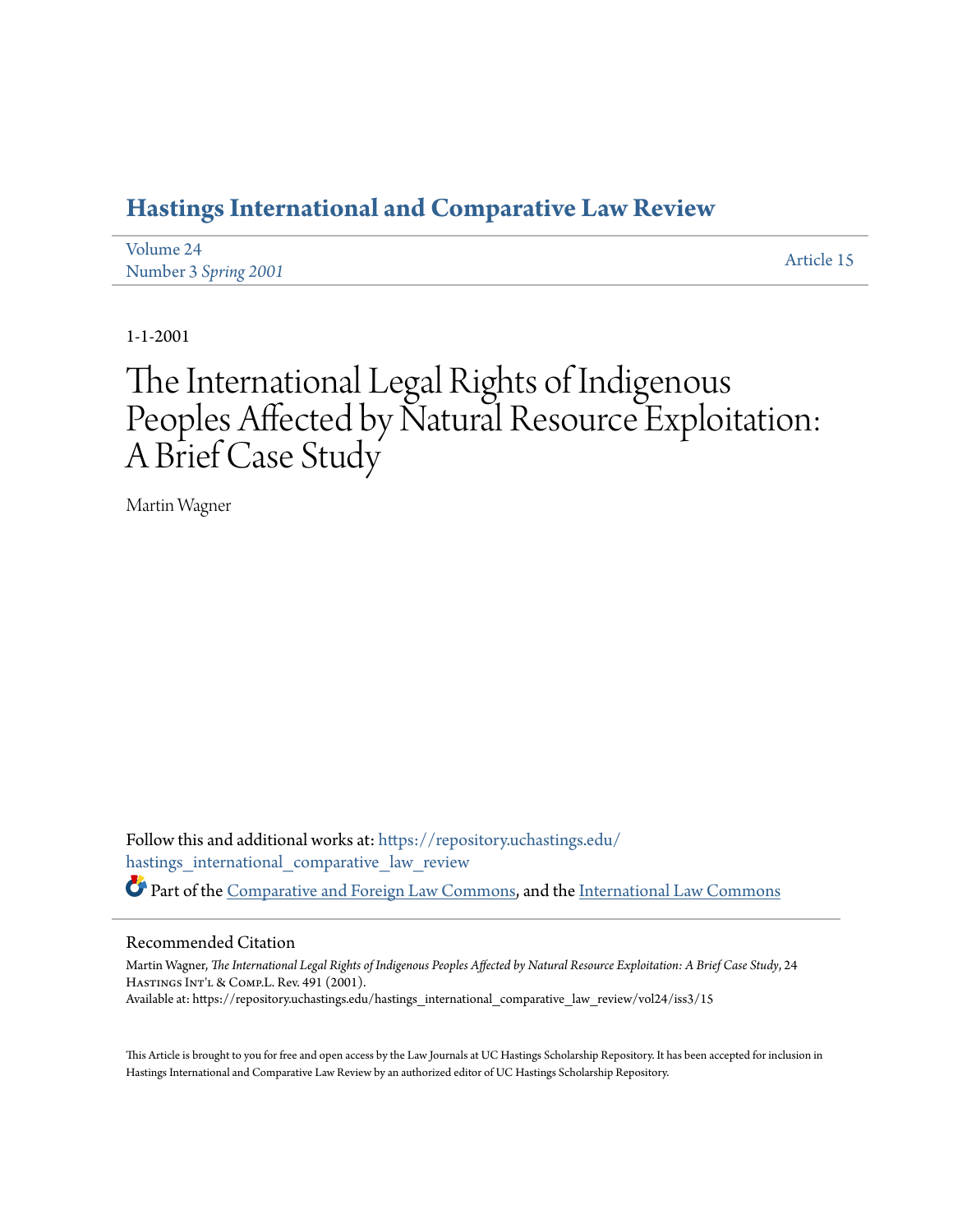# **The International Legal Rights of Indigenous Peoples Affected by Natural Resource Exploitation: A Brief Case Study**

*BY* MARTIN WAGNER\*

## **Introduction**

In the northeastern corner of Colombia, on the slopes of the Andes mountains near the border of Venezuela, lies a region of cloud and rainforest inhabited by an indigenous people called the U'wa. For thousands of years, the U'wa have lived in harmony with their environment, moving regularly to minimize their impact on the land, letting fields go fallow for ten to fifteen years to permit them to recover fully between uses, and hunting, fishing and harvesting within the bounds of sustainability.

The U'wa lifestyle is related to the spiritual foundations of their culture. The U'wa believe their land to be the center of the Earth, sacred territory their gods have placed the U'wa there to protect. Furthermore, the U'wa believe that the continued survival of the species and the health of the environment in their territory is essential for the continued survival of all humankind. In the words of one U'wa leader, "The U'wa territory is the heart of the world, from which run the veins that nourish the Universe. If the territory is destroyed, the world will be drained of its life-blood."'

<sup>\*</sup> Mr. Wagner directs Earthjustice's International Program, which promotes environmental protection and the human right to a clean and healthy environment through the application of trade measures, international human rights and trade agreements, and U.S. law. He is also an adjunct professor at the Golden Gate University School of Law. J.D., University of Virginia School of Law.

<sup>1.</sup> Colombian U'wa Community, Present Situation, *at* http://www.uwacolombia.org/uwa/probes.htm (last visited Sept. 13, 2001) (author's translation) ("El territorio U'wa es el coraz6n del mundo, por *61* corren las venas que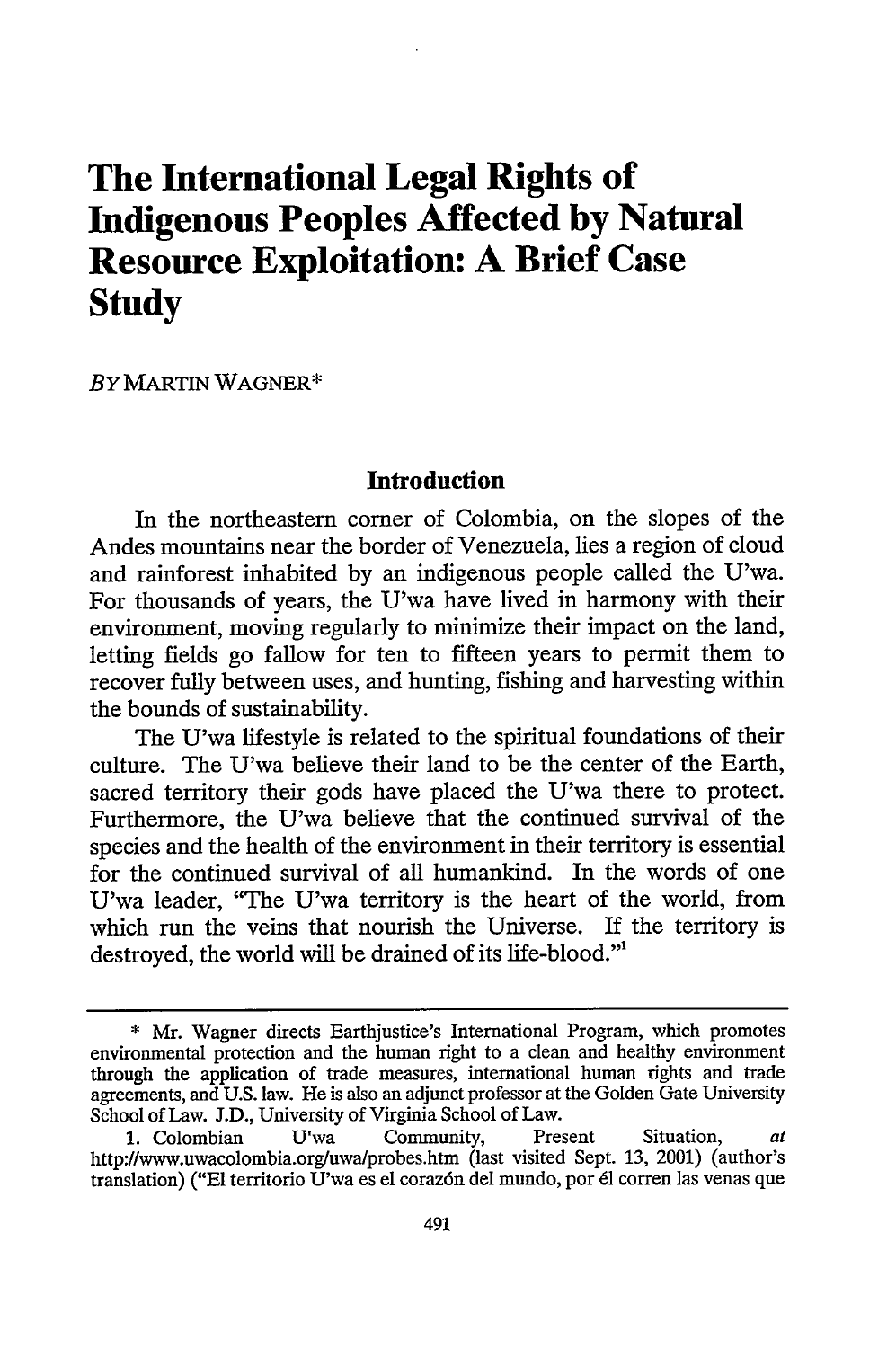The U'wa have performed their duties well. Their land, among the most biologically diverse places on Earth, is pristine and the rivers are pure. In certain locations, the U'wa have prohibited the presence of humans, so as to protect and honor animals and their spirits. The U'wa have been repaid in kind, for the land has supported them and their neighbors, indigenous peoples and recent settlers alike, for as long as any can remember.

But the U'wa's life of peace and harmony is in serious jeopardy. In the middle of the last century, the government of Colombia began giving title to U'wa territory to colonizers and the Catholic church. By 1970, the U'wa had lost 85% of their traditional territory, being forced to live on a system of indigenous reserves consisting of approximately 247,000 acres of land. During the same period, disease, violence and the loss of traditional means of subsistence caused the U'wa population to drop from nearly 20,000 to approximately 2000 people. In 1992, in what may be the fatal blow, the U.S. corporation Occidental Petroleum purchased from the Colombian government the right to explore an area called the Samoré Block, which covers significant portions of U'wa indigenous reservations and is completely within U'wa traditional territory. In September 1999, Colombia granted a license to Occidental Petroleum to drill an exploratory oil well within U'wa ancestral territory.

The U'wa have known about the oil for thousands of years – they call it ruirfa, and consider it to be the blood of Mother Earth, any disturbance of which violates the U'wa's sacred responsibility to protect their territory. The U'wa also know that oil exploitation in their territory would almost certainly result in environmental devastation and the destruction of the U'wa people and culture. Drilling wastes from oil wells typically contain such toxins as arsenic, lead, mercury, benzene, naphthalene and other hydrocarbons. Reviews of what little technical information is available suggest that Occidental's exploratory well is likely to pollute the surface- and groundwater with these contaminants, and to cause large-scale erosion and other harms. Full development of an oilfield in the area is likely to cause the same harms in greater degree. These impacts are consistent with what has occurred in another Colombian oilfield operated by Occidental, where the surface water has been contaminated with heavy metals and other toxins at levels as much as fifty times above international standards.

alimentan el universo, si se destruye, se desangra el mundo.").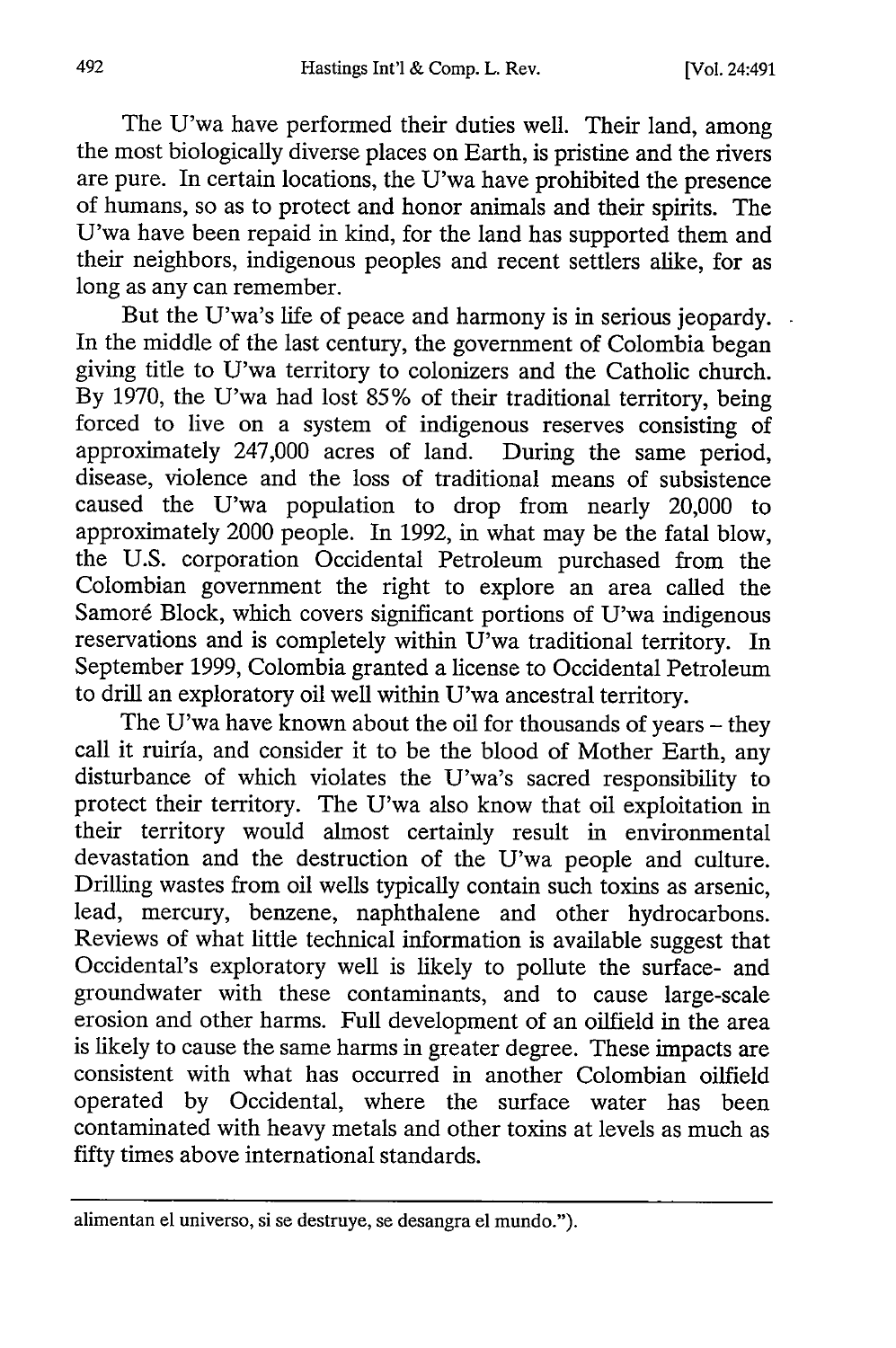In addition to the purely environmental damage, the contamination often caused by oil exploitation activities results in serious harm to human health. The Inter-American Commission on Human Rights (IACHR) has noted that "[h]uman exposure to oil and oil-related chemicals, through the skin or ingested in food or water, or through fumes absorbed via the respiratory system, has been widely documented to cause adverse effects to human health and life."<sup>2</sup> People living in the vicinity of petroleum facilities in the region have been reported to have significantly higher rates of spontaneous abortion, headache, nausea, anemia, dermatitis and fungal infection.<sup>3</sup> Water samples from such areas show high levels of contaminants linked to health effects ranging from skin irritation to blood disorders, cancer and birth defects.<sup>4</sup>

Aware of all of these risks to their environment, lives and culture, the U'wa have promised to take all possible peaceful steps to prevent oil exploitation in their ancestral territory. If they are unsuccessful, they have promised that, "rather than see our sacred values (the earth, oil, etc.) profaned, we will take our own lives in a collective suicide of the U'wa people. If in the struggle for that which is ours, we must take a final step, this will be it; if, to defend life, we must give ours, we will do so."5

The situation of the U'wa is not unique. Natural resource exploitation is causing massive environmental damage in myriad locations throughout the world. Furthermore, because of their close connection to the environment and their lack of political power, indigenous people often feel the effects of this damage most directly.

International law is not blind to the plight of the U'wa and other indigenous peoples. Massive environmental damage on indigenous lands violates numerous international norms. Unfortunately, international norms are seldom given the same weight as the desires

*<sup>2.</sup> Report on the Situation of Human Rights in Ecuador,* Organization of American States, Inter-American Commission on Human Rights, at 80-81, 89, OEA/Ser.LIV/II.96, doc. 10 rev. 1 (April 24, 1997) [hereinafter *IACHR Ecuador Report].*

*<sup>3.</sup> Id.* at 90-91.

*<sup>4.</sup> Id.*

<sup>5.</sup> Colombian U'wa Community, Who are the Uwa and what do they represent?, at http://www.uwacolombia.org/uwa/quieneses.htm (last visited Sept. 13, 2001) (author's translation) ("Antes que ver a nuestros sagrados mayores profanados (la tierra, el petr6leo, y otros) preferimos nuestra propia muerte, el suicidio colectivo del pueblo U'wa, si en la lucha por lo nuestro hemos de dar un último paso, será ese, si para defender la vida debemos dar la nuestra lo haremos.").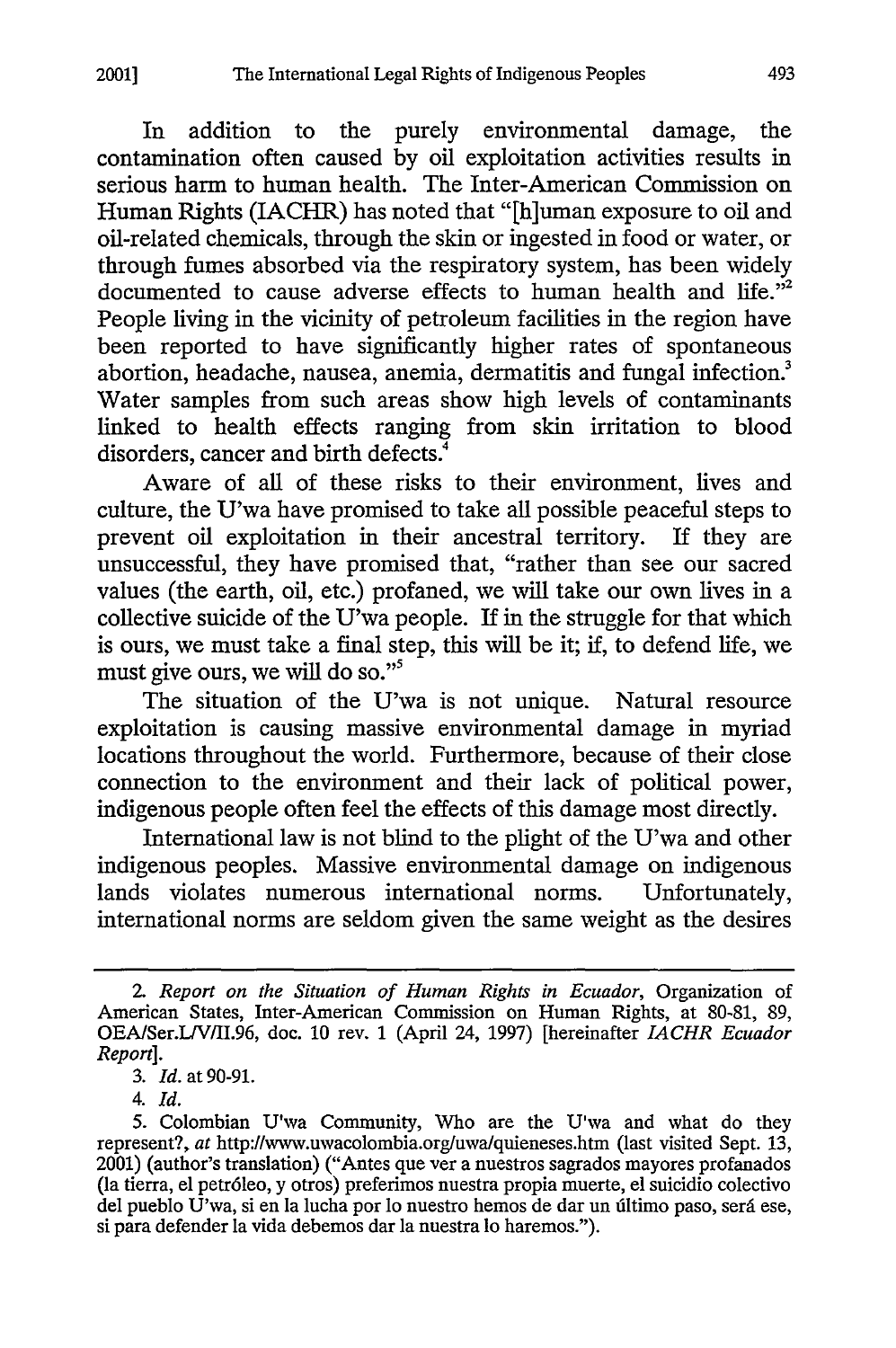of corporations or the (frequently parallel) decisions of governments. Nevertheless, such norms can be valuable in the defense of indigenous peoples and the environment, whether in domestic courts, international tribunals, or as a basis for shaping public opinion. This article briefly describes some of the relevant international norms.

# **I. Human Rights and Environmental Degradation**

Massive environmental degradation such as is likely to occur with development of an oilfield in U'wa territory violates numerous human rights, the most fundamental of which is the right to a healthy environment. This right exists in many national constitutions and laws,<sup>6</sup> as well as in international law.

In 1994, a United Nations Special Rapporteur issued a report on Human Rights and the Environment. On the basis of consultations with seventeen other internationally-renowned jurists and an exhaustive examination of "some 350 multilateral treaties, 1,000 bilateral treaties and a multitude of instruments of intergovernmental organizations," the Special Rapporteur concluded that, under current customary international law, "[a]ll persons have the right to a secure, healthy and ecologically sound environment."<sup>7</sup> This right is recognized explicitly in several international human rights agreements, including the International Covenant on Economic, Social and Cultural Rights (ICESCR).<sup>8</sup>

The right to a healthy environment is also recognized in several international environmental agreements. For example, the 1972 Stockholm Declaration of the United Nations Conference on the Human Environment and the 1992 Rio Declaration on Environment

<sup>6.</sup> The constitutions of 100 of 190 nations in the world recognize the right to a clean and healthy environment and/or the state's obligation to prevent environmental harm.

*<sup>7.</sup> Human Rights and the Environment: Final Report by Mrs. Fatma Zohra Ksentini, Special Rapporteur,* U.N. ESCOR, Commission on Human Rights, 46th Sess., at 8 & Annex I, princ. 2, at 75, U.N. Doc. E/CN.4/Sub.2/1994/9 (1994) [hereinafter *Ksentini Final Report].*

<sup>8.</sup> International Covenant on Economic, Social and Cultural Rights, *opened for signature* Dec. 16, 1966, art. 12, 993 U.N.T.S. 3 (recognizing right to health, noting relationship to environment) (135 nations are party) [hereinafter ICESCR]. *See also* Additional Protocol to the American Convention on Human Rights in the Area of Economic, Social and Cultural Rights, *opened for signature* Nov. 14, 1988, art. 11, O.A.S.T.S. No. 69, *reprinted in* 28 I.L.M. 156 [hereinafter Additional American Protocol].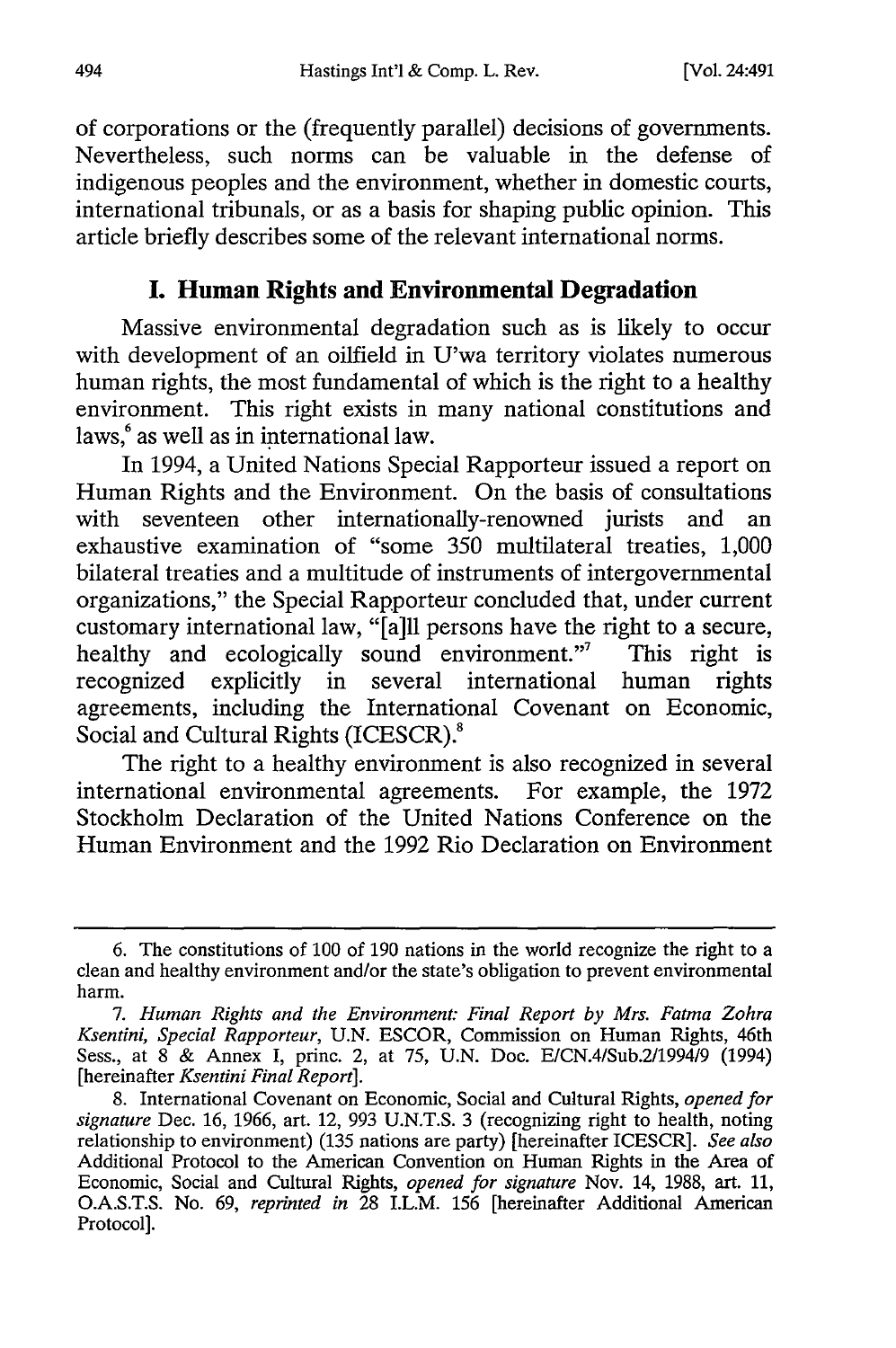2001]

and Development each recognize the right.<sup>9</sup> Although neither of these declarations is binding, the Rio Declaration has been reaffirmed by 115 nations in a binding agreement, the 1994 Desertification Convention.<sup>10</sup> Today, only  $34$  of 190 nations have not signed some agreement that directly or indirectly recognizes a right to a healthy environment.<sup>11</sup>

Several international environmental agreements also support the right to a healthy environment by prohibiting or establishing liability for environmental harm. These include the Basel Convention on the Control of Transboundary Movements of Hazardous Wastes and Their Disposal,<sup>12</sup> ratified by 113 nations, the Montreal Protocol on Substances that Deplete the Ozone Layer,<sup>13</sup> ratified by 112, and the European Convention on Civil Liability for Damage Resulting from Activities Dangerous to the Environment.<sup>14</sup>

In addition to violating the right to a healthy environment, massive environmental devastation violates numerous other human rights, including the rights to life, health and security of person.<sup>15</sup> As

11. These agreements include the Desertification Convention, *id.;* the Banjul [Africa] Charter on Human and Peoples' Rights, *adopted* June 27, 1981, art. 24, O.A.U. Doc. CAB/LEG/67/3 Rev. 5, *reprinted in* 21 I.L.M. 58 ("All peoples shall have the right to a generally satisfactory environment favorable to their development."); and the Additional American Protocol, *supra* note 8, art. 11 ("Everyone shall have the right to live in a healthy environment.").

12. Basel Convention on the Control of Transboundary Movements of Hazardous Wastes and Their Disposal, Mar. 22, 1989, **S.** TREATY Doc. No. 102-5 (1991), 1673 U.N.T.S. 57, *reprinted in* 28 I.L.M. 649.

13. Montreal Protocol on Substances that Deplete the Ozone Layer, Sept. 6, 1987, **S.** TREATY Doc. No. 100-10 (1987), *reprinted in* 26 I.L.M. 1541, *as amended* June 29,1990, S. TREATY Doc. No. 102-4 (1991), *reprinted in* 30 I.L.M. 537.

14. Convention on Civil Liability for Damage Resulting from Activities Dangerous to the Environment, June 21, 1993, Council of Europe, pmbl., arts. 2(2), 6(1), Europ. T.S. No. 150, *reprinted in* 32 I.L.M. 1228.

15. Among other sources, the right to life is guaranteed in the International Covenant on Civil and Political Rights, *opened for signature* Dec. 16, 1966, art. 6, **S.** ExEc. Doc. E, 95-2 (1978), 999 U.N.T.S. 171 [hereinafter ICCPR]; *Universal Declaration of Human Rights,* **G.A.** Res. 217A (III), U.N. Doe. A/810, art. 3 (1948) [hereinafter UDHR]; and the American Convention on Human Rights, Nov. 22,

<sup>9.</sup> Declaration of the United Nations Conference on the Human Environment, June 16, 1972, princ. 1, U.N. Doe. A/Conf.48/14/Corr.1 (1972), *reprinted in* 11 I.L.M. 1416; Rio Declaration on Environment and Development, June 14, 1992, princ. 1, *in Report of the United Nations Conference on Environment and Development,* Annex I, at 8, U.N. Doc. A/CONF.151/5/Rev.1 (1992), *reprinted in* 31 I.L.M. 874.

<sup>10.</sup> United Nations Convention to Combat Desertification in Those Countries Experiencing Serious Drought and/or Desertification, Particularly in Africa, June 17, 1994, pmbl., U.N. Doc. A/AC.241/27 (1994), *reprinted in* 33 I.L.M. 1328 [hereinafter Desertification Convention].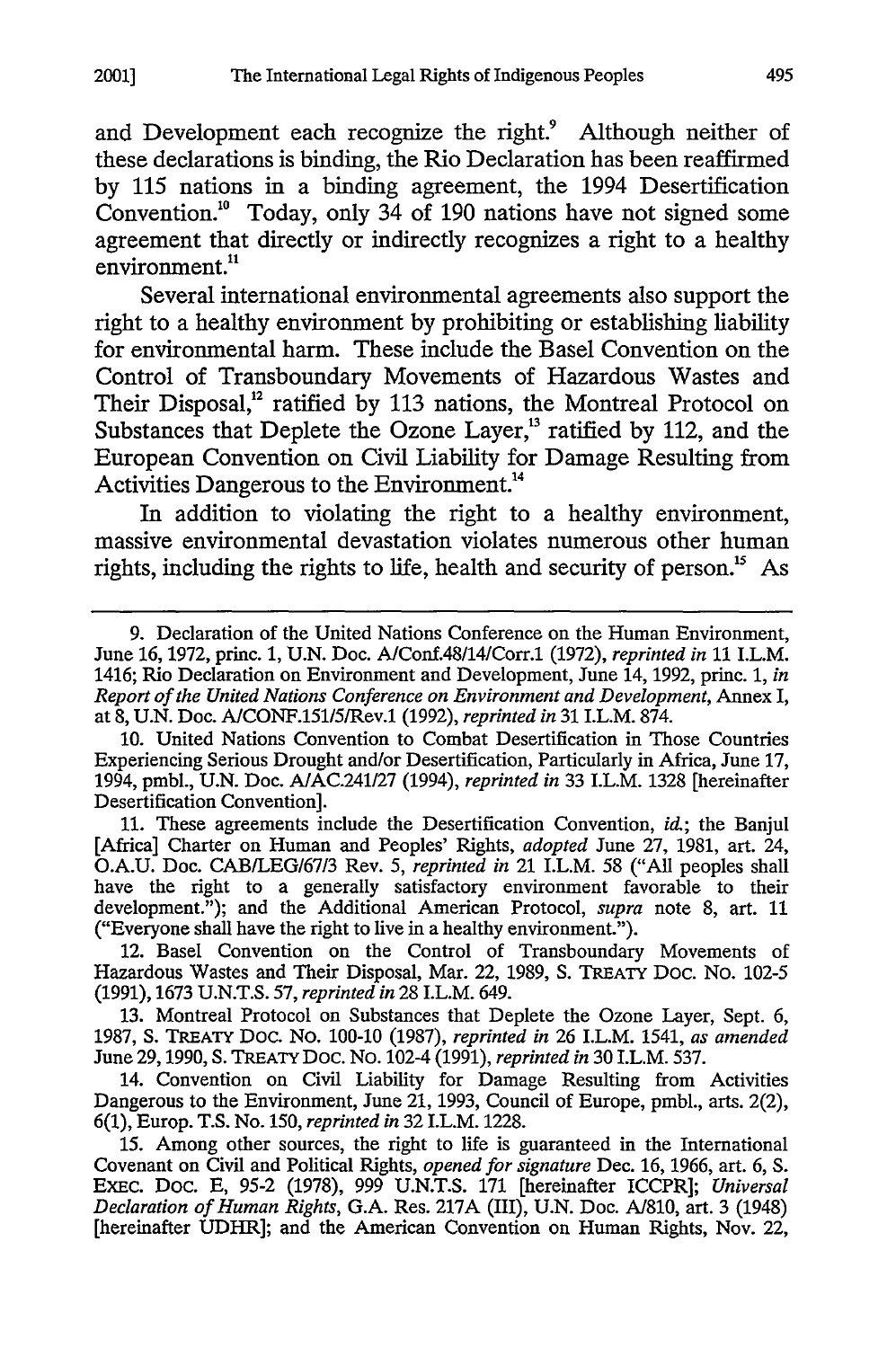the Inter-American Commission on Human Rights has stated, "The right to have one's life respected is not... limited to protection against arbitrary killing. States Parties are required to take certain positive measures to safeguard life and physical integrity. Severe environmental pollution may pose a threat to human life and health."<sup>16</sup> In areas inhabited or frequented by humans, such as the U'wa territory, massive pollution or environmental harm violates these rights.

By impacting resources on which humans may depend for their survival and health, massive environmental harm also affects rights related to physical sustenance. Several international agreements recognize a right to food," and the first provision of each of the global human rights covenants states that "[i]n no case may a people be deprived of its own means of subsistence."<sup>18</sup> For a people like the U'wa, who depend on their territory for clean water and sufficient and sustainable sources of food, pollution and other environmental harm directly affect these non-derogable rights.<sup>19</sup>

International human rights tribunals have also acknowledged that environmental devastation violates international law. For example, in *EHP v. Canada,* the U.N. Human Rights Committee concluded that large-scale dumping of nuclear waste violates the right to life, health, and security of person." Similarly, in *Yanomami Indians v. Brazil,* the Inter-American Commission on Human Rights held that harm arising from mining activities violated the rights to life

16. *IACHR Ecuador Report, supra* note 2, at 88.

<sup>1969,</sup> art. 4, 1144 U.N.T.S. 123 [hereinafter American Convention].

The right to health is guaranteed in, *inter alia,* the ICESCR, *supra* note 8, art. 12; the American Declaration of the Rights and Duties of Man, art. XI, OEA/ser. L/VII.23, doc. 21 rev. 6 (1948); and the Additional American Protocol, *supra* note 8, art. 10.

The right to security of person appears in the ICCPR, *supra* note 15, art. 9; the UDHR, *supra* note 15, art. 3; and the American Convention, *supra* note 15, art. 7.

<sup>17.</sup> ICESCR, *supra* note 8, art. 11.; *see also* Additional American Protocol, *supra* note 8, art. 12.

<sup>18.</sup> ICCPR, *supra* note 15, art. 1; ICESCR, *supra* note 8, art. 1.

<sup>19.</sup> Under the ICCPR, many rights may be infringed in times of "public emergency." ICCPR, *supra* note 15, art. 4. The Covenant does not permit derogation from the right to life, however, *id.,* and article l's statement that *"[in no case* may a people be deprived of its own means of subsistence" indicates that the same is true of the latter right. ICCPR, *supra* note 15, art. 1 (emphasis added).

<sup>20.</sup> EHP v. Canada, Communication No. 67/1980, *in* United Nations, 2 Selected Decisions of the Human Rights Committee under the Optional Protocol 20, U.N. Doc. CCPR/C/OP/2 (1990).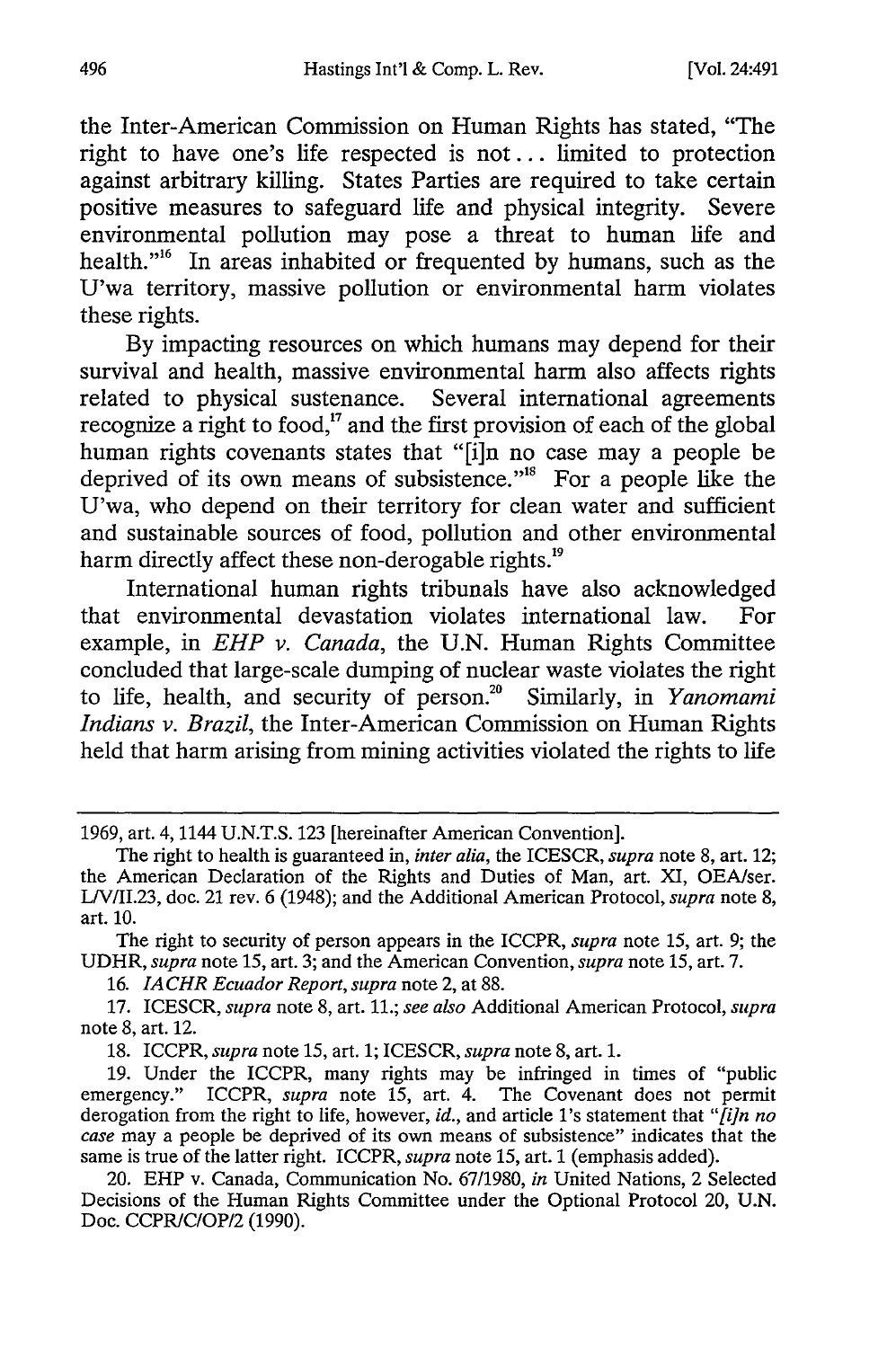and health.<sup>21</sup> In 1997, the same Commission issued a report addressing the dumping of large amounts of oil production wastes into soil and surface water in remote areas of the Amazon River basin. Noting that such dumping can result in serious harm to human health, the Commission concluded that the dumping violates the rights to life, personal security and health.<sup>22</sup> Significantly, the Commission noted that both the state and the companies responsible for the dumping are responsible for these violations.<sup>23</sup>

## **II. Indigenous Rights**

The impact of oil exploitation on the U'wa demonstrates a common characteristic of environmental harm: its effects are often felt most severely by indigenous peoples. The Inter-American Commission on Human Rights has noted that oil exploitation on indigenous lands often leads to:

the displacement of indigenous inhabitants and communities. Oil exploitation activities have proceeded through traditional indigenous territory with little attention to the placement of facilities in relation to existing communities: production sites and waste pits have been placed immediately adjacent to some communities; roads have been built through traditional indigenous territory; seismic blasts have been detonated in areas of special importance such as hunting grounds; and areas regarded as sacred, such as certain lakes, have been trespassed.<sup>24</sup>

Environmental harm often has a special impact on indigenous people. The IACHR and the U.N. Special Rapporteur on Human Rights and the Environment have both noted that "[c]ertain indigenous peoples maintain special ties with their traditional lands, and a close dependence upon the natural resources provided therein respect for which is essential to their physical and cultural survival."<sup>25</sup>

<sup>21.</sup> Yanomami Indians v. Brazil, Case No. 7615, IACHR Res. No. 12/85 (Mar. *5,* 1985), *reprinted in* **ANNUAL REPORT** OF THE IACHR 1984-85, OEA/Ser.LV/II.66, doe. 10 rev. 1 (Oct. 1, 1985) (applying articles I and XI of the American Declaration of the Rights and Duties of Man).

<sup>22.</sup> *IACHR Ecuador Report, supra* note 2, at 88-94.

<sup>23.</sup> *Id.* at 94. The United Nations Special Rapporteur has also noted that "[t]he State and *other parties to development*... have the *duty*, among others, to refrain from activities damaging to the environment and to take positive measures for preserving it." *Ksentini Final Report, supra* note 7, at 60 (emphasis added).

<sup>24.</sup> *IACHR Ecuador Report, supra* note 2, at 110.

<sup>25.</sup> *Id.* at 106 (citing *Ksentini Final Report, supra* note 7, 77, 78-93). *See also Proposed American Declaration on the Rights of Indigenous Peoples,* Inter-Am.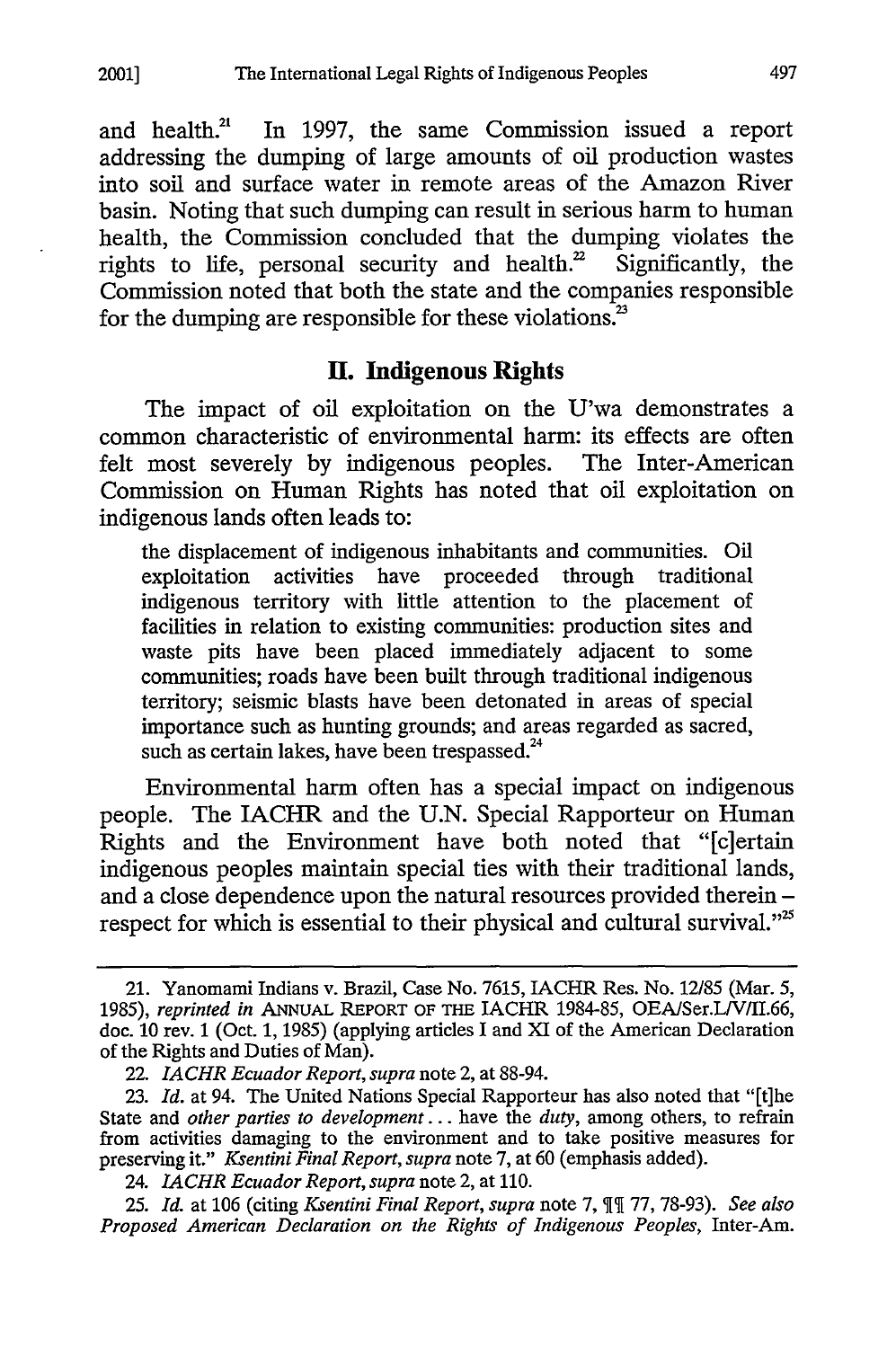Because of this intimate connection between indigenous peoples and their lands, displacement from indigenous lands or damage to these lands "invariably leads to serious loss of life and health and damage to the cultural integrity of indigenous peoples."<sup>26</sup> As the U.N. Special Rapporteur has recognized:

[Cultural] disintegration is compounded by destruction of the ecology and habitat upon which indigenous groups depend for their physical and cultural survival. Deforestation, particularly of rain forests, and pollution introduced by outsiders jeopardize the *modus vivendi* of indigenous groups. The social nexus binding members of the group to the environment is thus annihilated.<sup>27</sup>

These concerns have led to special protections for indigenous lands and people under international law. For example, ILO Convention 169 recognizes "the special importance for the cultures and spiritual values of [indigenous peoples'] relationship with [their] lands or territories," and requires special measures for safeguarding the environment of indigenous peoples.<sup>28</sup> The U.N. Draft Declaration of Principles on the Rights of Indigenous Peoples provides that "[i]ndigenous peoples have the right to maintain and strengthen their distinctive spiritual and material relationship with the lands, territories, waters and coastal seas and other resources which they have traditionally owned or otherwise occupied or used."<sup>29</sup> The Proposed American Declaration on the Rights of Indigenous Peoples recognizes that "[i]ndigenous peoples have the right to a safe and healthy environment, which is an essential condition for enjoyment of

28. Convention Concerning Indigenous and Tribal Peoples in Independent Countries, International Labor Organization Convention No. 169, *opened for signature* June 27, 1989, arts. 4.1, 7.4, 13, 72, Int'l Lab. Off. Official Bull. 59 (Ser. A, No. 2), *reprinted in* 28 I.L.M. 1382 [hereinafter ILO Convention 169].

29. *Draft Declaration of Principles on the Rights of Indigenous Peoples,* art. 25, *in Discrimination Against Indigenous Peoples: Report of the Working Group on Indigenous Populations,* U.N. ESCOR, Commission on Human Rights, 45th Sess., Annex I, U.N. Doc. E/CN.4/Sub.2/1993/29 (1999) [hereinafter *U.N. Draft Declaration].*

C.H.R., 95th Sess., 1333d mtg., pmbl., OEA/Ser/LV/II.95 (1997) ("Recognizing the respect for the environment accorded by the cultures of indigenous peoples of the Americas, and considering the special relationship between those peoples and the environment, the lands, the resources and the territories in which they live ....") [hereinafter *Proposed American Declaration].*

<sup>26.</sup> *Ksentini Final Report, supra* note 7,  $\P$  77.

<sup>27.</sup> *Id.* 80 (quoting Prof. Vitit Muntarbhorn, background paper prepared for the 1989 U.N. Seminar on the Effects of Racism and Racial Discrimination on the Social and Economic Relations Between Indigenous Peoples and States, U.N. Doc. E/CN.4/1989/22, Annex III A, 27-28 (1989)).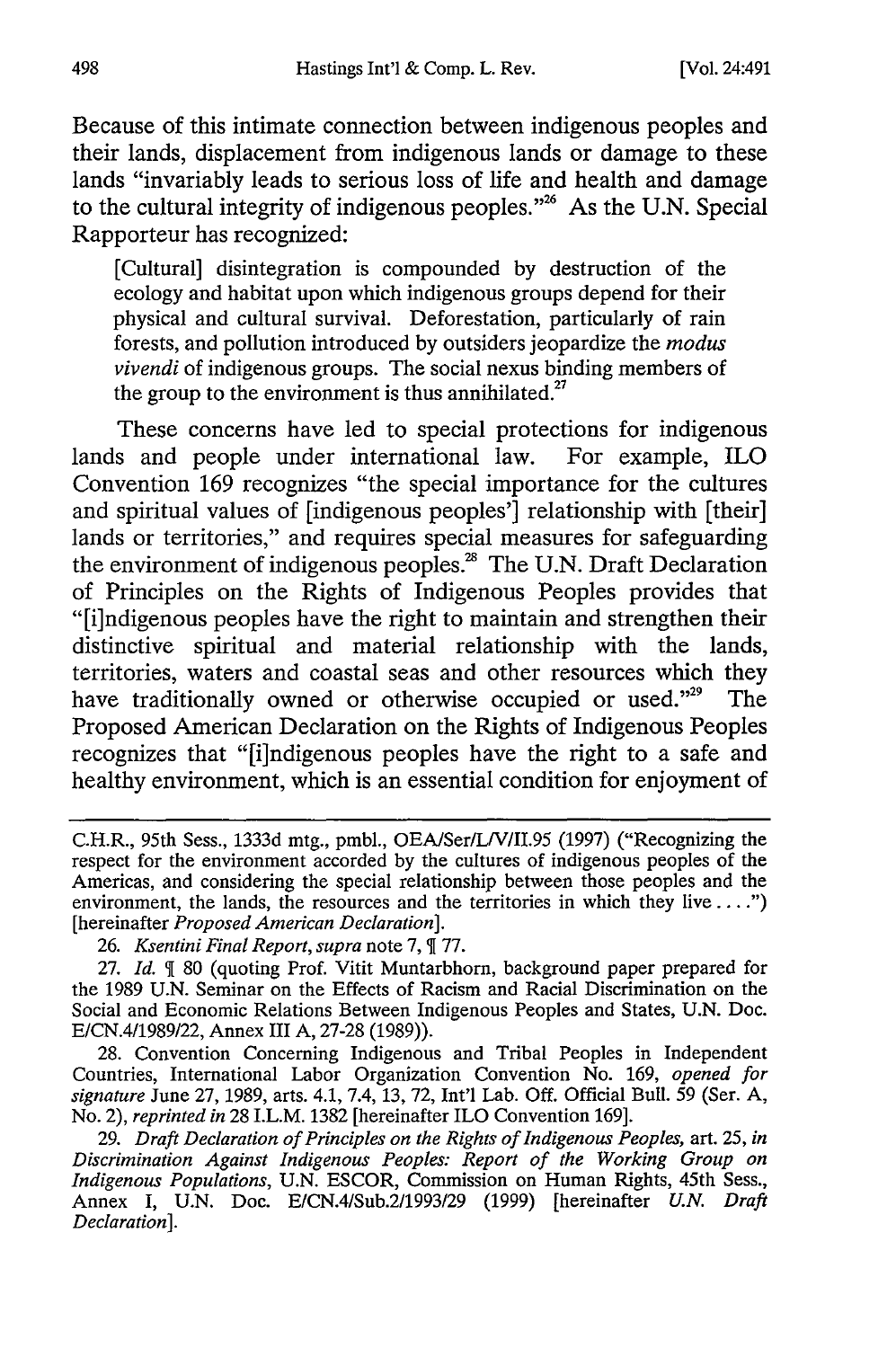the right to life and collective well-being."<sup>30</sup>

To achieve the necessary protection, these agreements recognize numerous specific indigenous rights.<sup>31</sup> In particular, when indigenous peoples have been forced from their lands, or resources have been used without their consent, these agreements establish a right to restitution or, where restitution is not possible or damage is irreversible, to compensation.<sup>32</sup> The agreements also provide for protection against the disposal of hazardous or toxic substances in indigenous lands.<sup>33</sup>

The close relationship between the environment and indigenous cultures also means that harm to the environment often violates numerous internationally recognized cultural rights. These include the rights to a cultural life;<sup>34</sup> recognition of cultural, religious and spiritual identity and integrity;<sup>35</sup> freedom of expression;<sup>36</sup> and freedom of religion.37 In certain circumstances, harm to indigenous lands may also violate the right to property,<sup>38</sup> while involuntary relocation often associated with natural resource exploitation may violate indigenous peoples' right to freedom of residence and movement.<sup>39</sup>

These principles of international law have been recognized **by** international and domestic tribunals. For example, in a case called

34. ICCPR, *supra* note 15, arts. 1(1), 27; ICESCR, *supra* note 8, art. 15(1)(a); Additional American Protocol, *supra* note 8, art. 14.

<sup>30.</sup> *Proposed American Declaration, supra* note 25, art. XIII.1.

<sup>31.</sup> These include the rights of indigenous peoples to own, control and use their lands and territories, ILO Convention 169, *supra* note 28, art. 14; *Proposed American Declaration, supra* note 25, art. XVIII.2; *U.N. Draft Declaration, supra* note 29, art. **26;** to participate in decisions concerning the use of their territories and related natural resources, ILO Convention 169, *supra* note 28, arts. 7, *15; Proposed American Declaration, supra* note 25, art. XIII.2, .4; *U.N. Draft Declaration, supra* note 29, art. 30; and not to be removed from their lands without "free and informed consent." ILO Convention 169, *supra* note 28, art. 16; *Proposed American Declaration, supra* note 25, art. XVIII.6; *U.N. Draft Declaration, supra* note 29, art. 10.

*<sup>32-</sup> U.N. Draft Declaration, supra* note 29, arts. 27, 28; *Proposed American Declaration, supra* note 25, art. XVIII.7.

<sup>33.</sup> *U.N. Draft Declaration, supra* note 29, art. 28; *Proposed American Declaration, supra* note 25, art. XIII.6.

<sup>35.</sup> ICCPR, *supra* note 15, arts. 18, 27; ILO Convention 169, *supra* note 28, arts. 5,8.

<sup>36.</sup> ICCPR, *supra* note 15, art. 19; American Convention, *supra* note 15, art. 13.

<sup>37.</sup> ICCPR, *supra* note 15, art. 18; American Convention, *supra* note 15, art. 12.

<sup>38.</sup> ICCPR, *supra* note 15, art. 17(1) (arbitrary interference with home); American Convention, *supra* note 15, art. 21 (property); *id.* art. 11 (protection from arbitrary interference with home).

<sup>39.</sup> ICCPR, *supra* note 15, art. 12(1); American Convention, *supra* note 15, art. 22.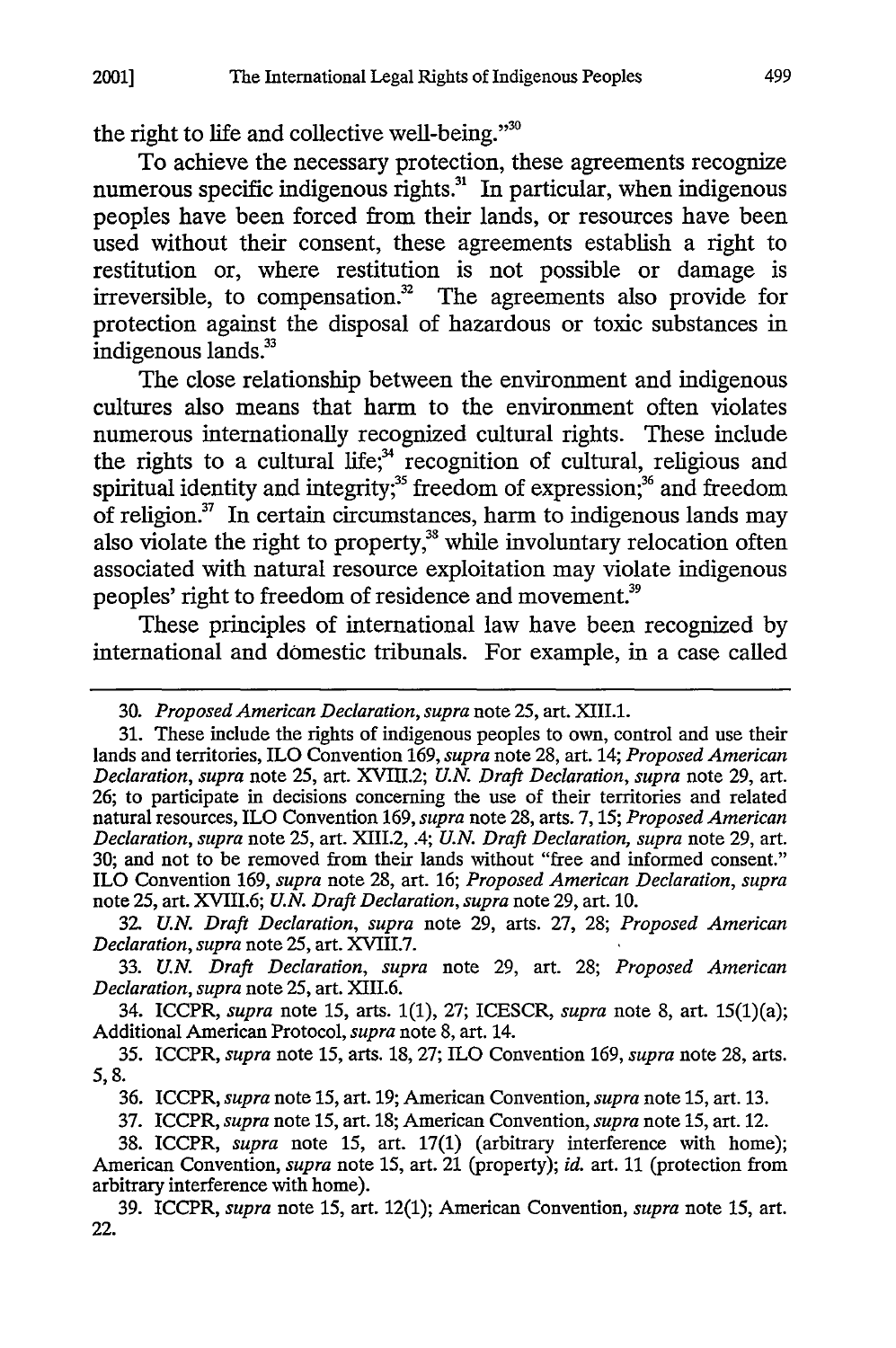*Lubicon Lake Band v. Canada,* the U.N. Human Rights Committee found that expropriation and destruction of an indigenous tribe's land for oil and gas exploitation threatened the way of life and culture of the tribe, and therefore violated their right to enjoy their culture, as guaranteed by article 27 of the International Covenant on Civil and Political Rights (ICCPR)." Similarly, in *Ilmari Lansman v. Finland,* the same committee concluded that the approval of mining activities in areas essential to Finnish indigenous peoples' culture and spiritual practices threatened their cultural integrity and thereby violated article 27 of the ICCPR." The Inter-American Commission on Human Rights has reached the same conclusion concerning environmental destruction on indigenous lands and involuntary relocation of indigenous peoples from their traditional lands due to development activities, noting "[n]ot to recognize [indigenous] rights and cultural values results in a forced assimilation with results that can be disastrous."<sup>42</sup>

# **I1. Related Procedural Rights - Consultation**

International law requires prior consultation with any indigenous peoples who will be affected **by** development projects. For example, ILO Convention **169** requires governments to consult indigenous peoples, "whenever consideration is being given to legislative or administrative measures which may affect them directly.<sup> $34$ </sup> Because Colombian law, like the laws of some other nations, imposes similar obligations, the Colombian government should have consulted with the U'wa before granting Occidental the environmental licenses necessary to proceed with the project.

In early January **1995,** the Colombian Environment Ministry and

<sup>40.</sup> Lubicon Lake Band v. Canada **(U.N.** Hum. Rts. Comm. Mar. **26, 1990),** *reprinted in* **U.N.** Doc. **CCPR/C/38/D/167/1984 (1990).**

<sup>41.</sup> Ilmari Lansman v. Finland, Case No. **51111992 (U.N.** Hum. Rts. Comm. Oct. **26,** 1994), *reprinted in* **U.N.** GAOR, 50th Sess., Supp. No. 40, vol. **I, U.N.** Doc. A/50/40 (1994).

<sup>42.</sup> *Report on the Situation of Human Rights of a Segment of the Nicaraguan Population of Miskito Origin* 76, Inter-American Commission on Human Rights (IACHR), OEA/Ser.L/V/II.62, doc. 10 rev. 3, at 81 (Nov. 29, 1983) (involuntary relocation due to development activities violated article 27 of the ICCPR); *see also* Yanomami Indians v. Brazil, Case No. 7615, IACHR Res. No. 12/85 (Mar. 5, 1985), *reprinted in* ANNUAL REPORT OF THE IACHR 1984-85, OEA/Ser.L/V/II.66, doc. 10 rev. 1 (Oct. 1, 1985) (destruction of Brazilian rainforests violated the human rights of indigenous peoples).

<sup>43.</sup> ILO Convention 169, *supra* note 28, art. 6.1(a).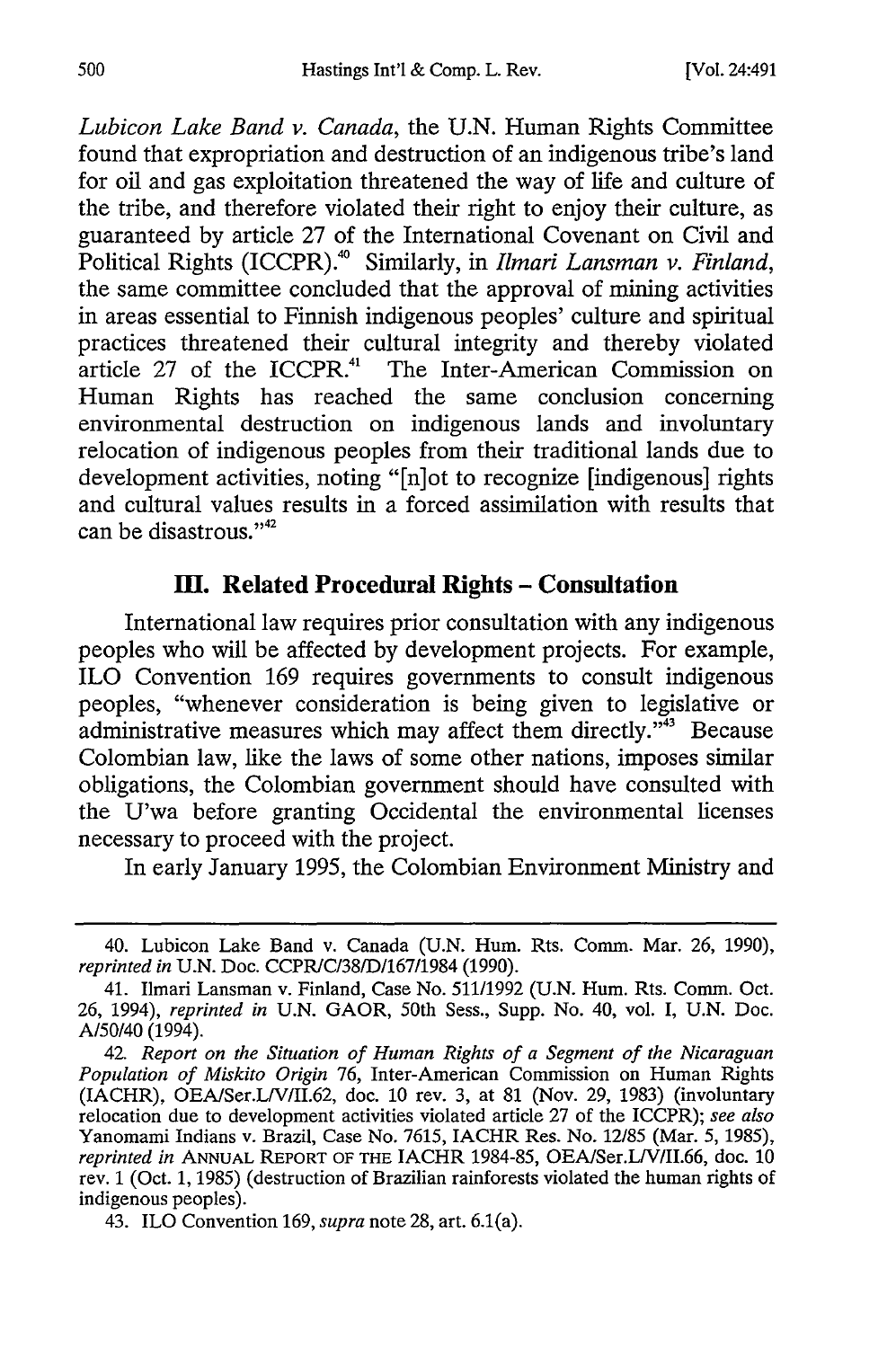Occidental met with U'wa representatives and explained the exploration plans. In response, the U'wa representatives stated that although the U'wa were generally opposed to oil exploitation in their traditional territory, the representatives could not make a formal response concerning the project without first consulting U'wa elders and religious leaders who live in the forests and mountains. Occidental claims the U'wa representatives signed a memorandum at the meeting that established conditions for seismic exploration on U'wa land; the U'wa representatives, who are illiterate, recall being told they were signing an attendance sheet. Despite an agreement to reconvene the consultation in February, the Colombian government granted Occidental an exploration license without any further meetings with the U'wa.

As a result of its failure to consult meaningfully with the U'wa, Colombia has violated its international and domestic obligations. The U'wa may use this violation as the basis of a claim in domestic courts, or at the International Labour Organization or some other international tribunal.

#### **IV. Land Issues**

Separate from their opposition to oil exploitation in their traditional territory, the U'wa have long struggled to obtain legal title to their ancestral territory. Their primary request, made first in 1993, was that the Colombian government increase the area of the U'wa reservation, bringing into one contiguous reservation the several smaller parcels already recognized. The U'wa's strong and public opposition to oil exploitation in their territory gave them leverage to achieve this goal that they probably would not have had otherwise.

In 1995, when the government approached the U'wa to discuss Occidental's oil plans, the U'wa leaders made clear that they would not discuss oil exploitation if the government did not first resolve the U'wa's land claims. They reiterated this demand frequently during the course of their opposition to Occidental's oil project. In August 1999, the government agreed to expand the borders of the U'wa reservation to include a total of 543,000 acres. When they signed the agreement to expand their territory, the U'wa leaders made clear that the U'wa remained opposed to oil exploitation anywhere within their ancestral territory, which extends beyond the new limits of their reservation. Less than a month after agreeing to expand the U'wa reservation, however, the Colombian Minister of the Environment